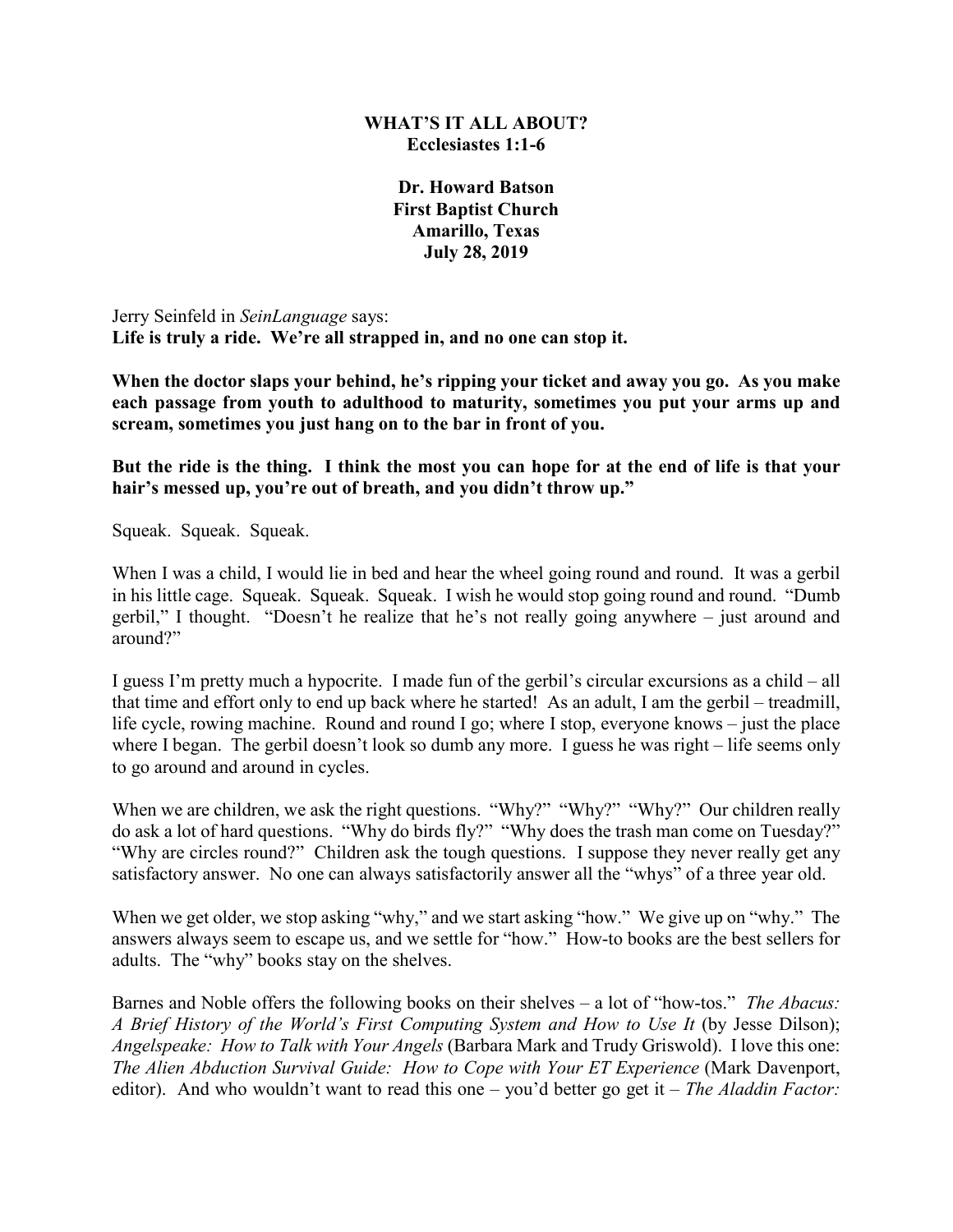*How to Ask For and Get Everything You Want* (Mark Victor Hansen). Or *All About Blue Crabs: And How to Catch Them* (by Russell Roberts). This is a good one – you'd better go get it – it's only \$4.95, a real bargain today – *How to Dig a Hole to the Other Side of the World* (by Faith McNulty and Marc Simont). Oh, some of you really better get this one. May I recommend it? In fact, I'll buy it for you – *How to Become a Sweet Old Lady Instead of a Grumpy Old Grouch* (by Marilynn Carlson Webber and William D. Webber). At Barnes and Noble you can get it for \$8.79 – a 20 percent savings off the publisher's price of \$10.99. Wow, look at this one, singles: *How to Attract Anyone, Anytime, Anyplace: The Smart Single's Guide to Flirting in the '90s (by Susan* Rabin and Barbara J. Lagowski). *How to Be A Vampire* (by R. L. Stine) – I don't recommend that one. Here you go – *How to Babysit an Orangutan* (by Tara Darling). You never know when that's going to come in handy. \$16.95. Oh – *How to Disappear Completely & Never Be Found* (by Doug Richmond). I wonder if he's tried it? *How to Avoid Huge Ships* (by John W. Trimmer). Oh, *How to Entertain People You Hate: Tips on How to Have A Good Time with Bad Company*  (Cliff Carle, editor). It's on sale – \$3.96. *How to Die in the Outdoors; 100 Interesting Ways* (by Buck Tilton). I wonder if he's tried them all. \$7.96. Finally, *How to Catch a Ghost* (Rosemary Wallner, editor)  $-$  \$18.49.

See how ridiculous the "how-tos" have gotten. It's because nobody wants to read the "whys."

There is one adult, however, who dared to continue to ask the hard questions. Solomon asked the big questions. "Is life really worth living? Why?" Solomon asked the right questions, but his answers are not completely satisfactory for two reasons.

First of all, he views things from a single, flat dimension. Notice Verse 3 – under the sun. Twentynine times we hear this, over and over again, from the Preacher of Ecclesiastes. Under the sun.

Secondly, he speaks in limited terms of time. "From birth to death" – he explained no further, not beyond the grave.

Notice Solomon's answers when he asked "why?" – a very wise man, indeed, we must admit.

Vanity, futility, meaningless, mystery, enigma, absurdity, irony, brevity, unrelieved gloom.

## Look at verse 2.

" 'Vanity of vanities,' says Koheleth. 'Vanity of vanities! All is vanity.'" It's a superlative expression. If the Song of Songs means the finest song, and King of Kings means the greatest king, then Vanity of Vanities means that full meaning of life is totally beyond our reach. Our quest for understanding is marked by the worst sort of futility.

**The strong words of the Preacher were prompted by his disagreement with his fellow wise men. Their teachings were full of promises about the possibilities of wealth, security, happiness, and blessing. Koheleth, the Preacher, objected. He thought that the other teachers were promising more than life could produce. They were misleading their students with the unrealistic dreams that they painted. (***First Demonstration,* **Hubbard)**

Notice verse  $3 -$ "profit from labor."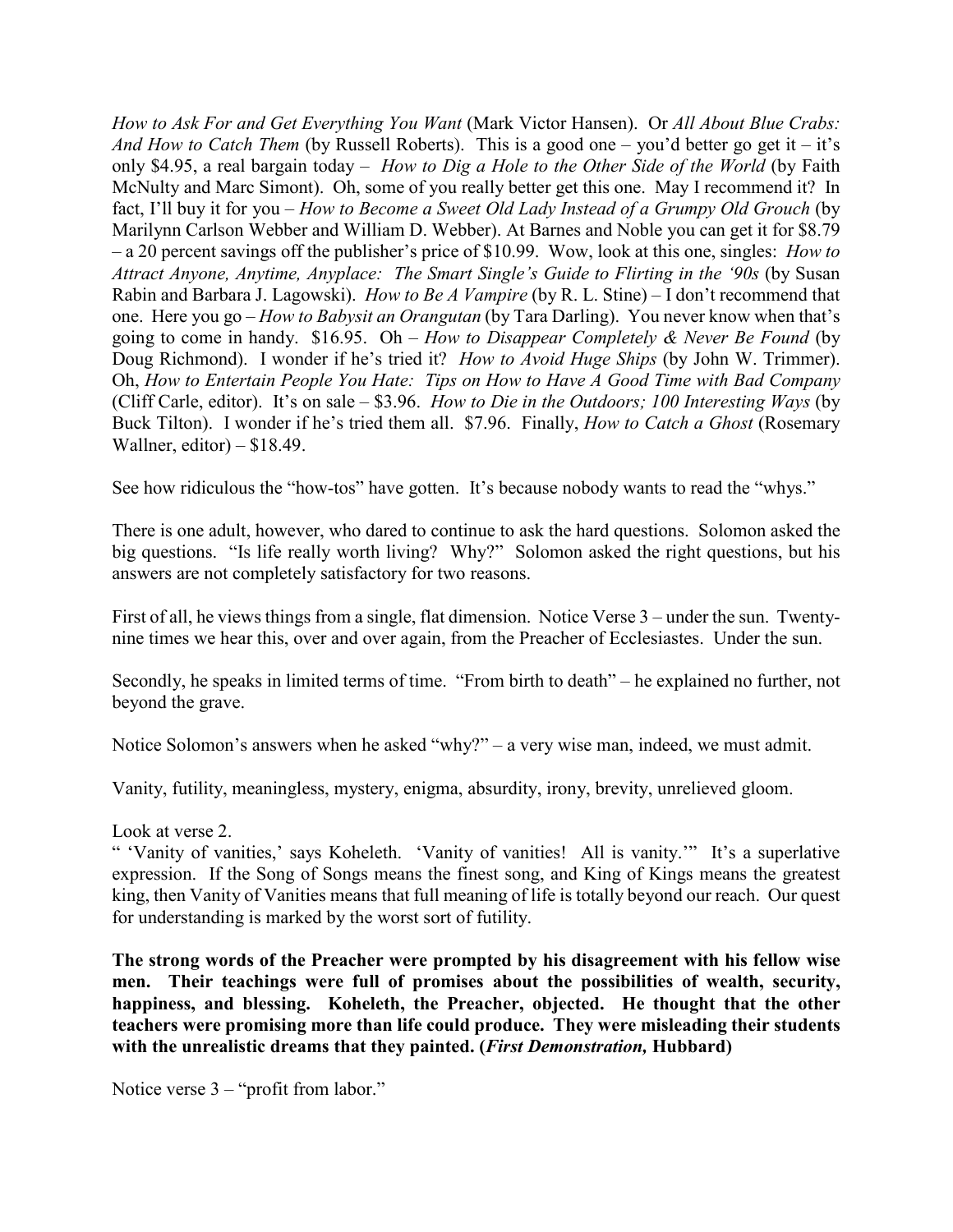Work does not really make an ultimate difference in life. We do not fully subdue the earth, despite all our trying. We till and rake and plant and water; we build our dams, develop our lakes, reshape the contours of our land – but in the long run the earth wins the struggle. It wears us down – generation after generation.

You wash all the dishes and walk into the bedroom, only to find that another glass escaped the cycle. Besides, they will all need washing again tomorrow.

Wash the car – go ahead – it will rain.

Pick up all the toys – the kids will take them out again.

Cut the grass – it will grow.

Paint the house – it will chip.

Change the oil in the truck  $-3$  months or 3,000 miles, it will be ready for a change again.

It's all a treadmill – we are not going anywhere.

While the other sages had taught that there was profit in toil, Solomon did not. What they prized, he questioned. What they valued, he called empty.

Look at verse 4. He begins to demonstrate the futility of life. People come and people go. We are born – we die. Others are born – they die. "One generation comes and goes, and another does the same, but the earth," Solomon says, "remains." Man was created to subdue the earth, but man disappears and the earth remains.

Death is a puzzle to the writer throughout this book. He's right. We all die. The wise sage looks at death and thinks that life loses its meaning. In Chapter 2, verse 3, he says that life is too short.

**It was like the experience of Antonio Parr in Frederick Buechner's** *Open Heart***. As he stood at the Brooklyn graveside of his twin sister, "some stirring of the air or quick movement of a squirrel or bird brought me back to myself," Parr recounts, "and just at the instant...I knew that the self I'd been brought back to was some fine day going to be as dead as Miriam....Through grace alone I banged right into it – not a lesson this time, a collision."**

**Interestingly, polled Americans repeatedly list health at the top of their preoccupations – above love, work, money, or anything else. They see it as their primary source of happiness. Why? Perhaps because health helps us forget the finality of our frailty. (***Christianity Today***, June 24, 1991, Timothy K. Jones)**

Life does seem so futile, so short.

**William Vickrey waited 45 years for his economic theories to be recognized with a Nobel Prize. He enjoyed it for only three days before dying, collapsing in his car on the way to an**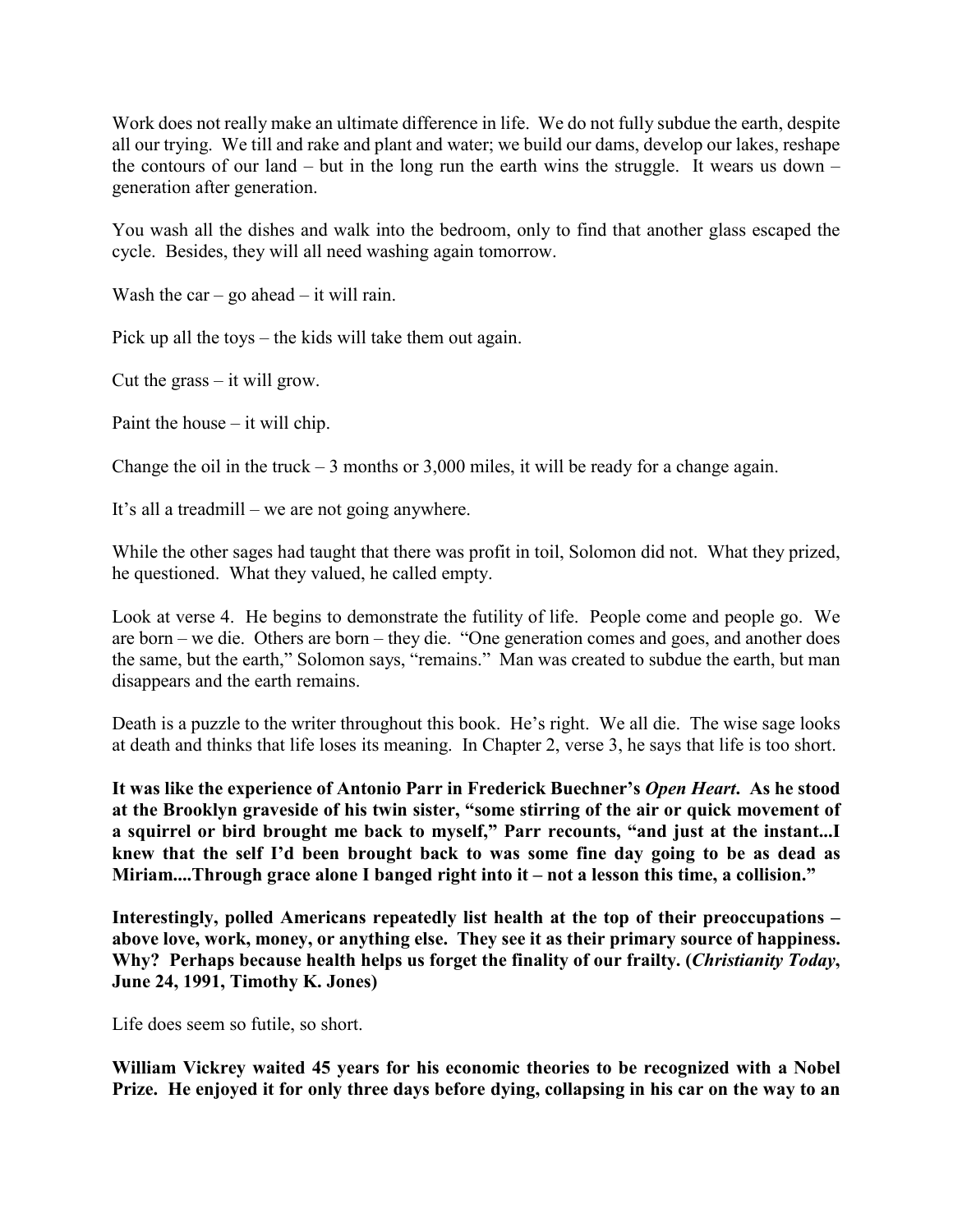**academic conference. The 82-year-old retired Columbia University professor had been relishing his sudden honor as a Nobel winner since Tuesday, enjoying a champagne party with colleagues and giving interview after interview with the media. "We were all a bit concerned that maybe this was too much," said Professor Ronald Findlay, chairman of Columbia's economics department. Vickrey told** *The Star-Ledger* **of Newark, New Jersey, "I feel that at long last I may have some audience." "Forty-five years is a long time to wait for your ideas to take hold," he said. "I want to make the most of the good bully pulpit. And I have a couple of books to write."**

Vanity of vanities. All of life is vanity.

Eventually, we must all come to the same conclusion – we are going to die.

The author of Ecclesiastes saw people being born and people dying, and he concludes that men come and go – all futile. Shakespeare had it right. We occupy our brief time on life's stage, and then we're gone.

In verse 5, notice the cycle of the sun.

Sunrise. Sunset. Sunrise. Sunset. Sunrise. Sunset. "The sun rises and the sun sets; And hastening to its place it rises there again." It's almost the language of a runner in a race – panting to keep the pace.

In verse 6, the wise one becomes an amateur meteorologist. Look at the wind. It blows southward, then turns north. If the sun gave the east to west course, now the wind gives us the north-south course. The wind continues in its circular pattern.

Verse 7. Look at the river. It flows into the sea, but the sea is not full. And it all just flows again.

You begin to feel that awful, rhythmic drum beat. Men come and go, but the sun keeps its course, the wind blows, goes back and comes again. The river goes to the sea, only to come again. Life is a boring, futile cycle. What can it all mean? Sunrise. Sunset. Sunrise. Sunset. What can it all mean?

**The picture of the creation's stability is comprehensive. (1) It embraces the four essential elements of earth, sun, wind, and water. (2) It ranges to all points of the compass – the eastwest orbit of the sun, the south-north circuit of the wind. (3) It catches the unending dependability (a) of the "earth" which abides "forever" (Heb.), that is, as far ahead as anyone can imagine and beyond; (b) of the "sun" which sets nightly into the Western Sea (as the Hebrews called the Mediterranean) and races back under the earth to spring forth in solar glory over the eastern steppes of Bashan, Gilead, and Moab, never faltering in its course; (c) of the "wind" which swirls in all directions ("south" and "north" in verse 6 balance the implied east-west movement of the sun in verse 5; prevailing winds in the Holy Land were normally west winds from the Mediterranean and, periodically, the** *hamsin* **or** *sirocco* **which blew hot and dry from the east), yet always returns to its starting point to being its swirling**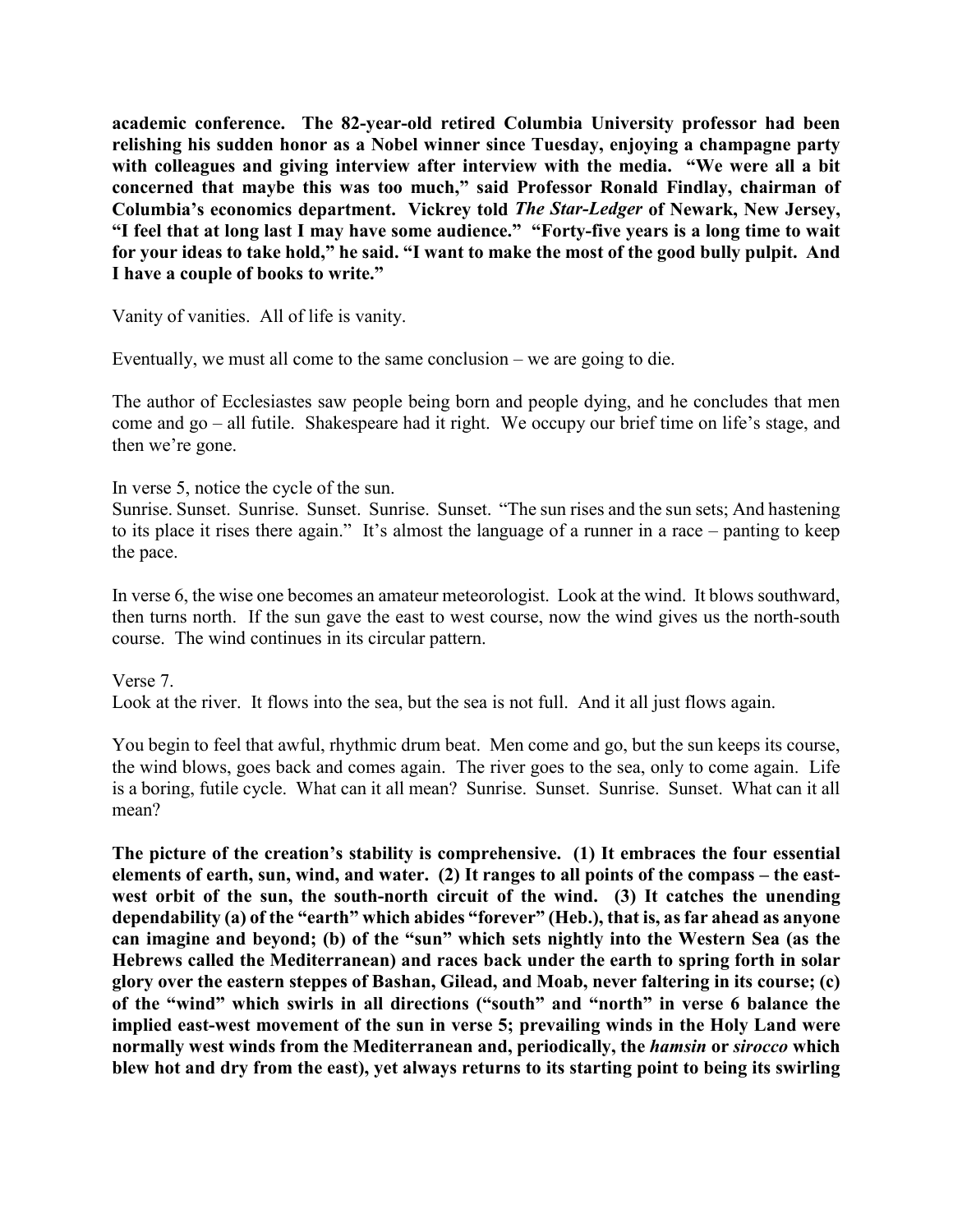**again; and (d) of the "rivers" (called wadis by the Arabs), which dump their water into the sea and the next year have an abundant supply to do it again. (***First Demonstration***, Hubbard)**

**Are you depressed yet? Feeling defeat? Overwhelmed by the meaningless of life under the sun? Solomon was. He added that life is so meaningless that there are no words to describe it. "The eye is not satisfied with seeing," he wrote, "Nor is the ear filled with hearing." His assessment would be tough to debate. No matter what you and I see, we continue to look for things more pleasing to the eye.**

**[We now have hundreds of cable television channels available in our homes (that is, for everyone over 50 who still subscribes). Netflix, HULU, and Amazon Prime multiply our media choices. Rocker Bruce Springsteen's song "57 Channels and Nothin' On" can now be modified to "10,000 Choices, But Nothing to Watch."] But we'll surf those channels all the same, just to be sure we're not missing anything – because the eye is not satisfied, no matter where it looks. (***Preaching***, November-December 1994, Young)**

> **All these things toil along toward their goal, Our tongue cannot describe them accurately, Our eye cannot see them clearly, Our ear cannot hear them fully. (***First Demonstration***, Hubbard)**

Verses 9-11

**Solomon summarizes his argument with these words: "That which has been is that which will be, And that which has been done is that which will be done. So, there is nothing new under the sun."**

**Do you believe that there is anything new in our world today? What about space travel? Penicillin? Microwave ovens? Actually, the elements of these inventions have always been with us – we've just learned how to combine them into different forms. And how far have we really come? The seven deadly sins are as deadly as ever – every single one of them. Men are still at war with one another, and no less inclined to fight than before. There is no less greed, no less immorality, and certainly no less dishonesty, as far as I can see. Is our world getting better?**

**Leon Uris, the author of** *Exodus* **and** *The Haj***, has written a book on the history of Ireland called** *The Trinity***. At the conclusion of this book that chronicles 300 to 400 years of Gaelic history, Uris states, "There is no future for Ireland, only the past happening over and over again." Even though history tends to repeat itself, we don't remember it. (***Preaching***, November-December 1994, Young)**

The Preacher said that any notion of novelty is an illusion based on either (1) limited perception or (2) faulty memory. Solomon looked at the evidence. Life is a weary cycle. It is boredom, and then you die.

What is it all about?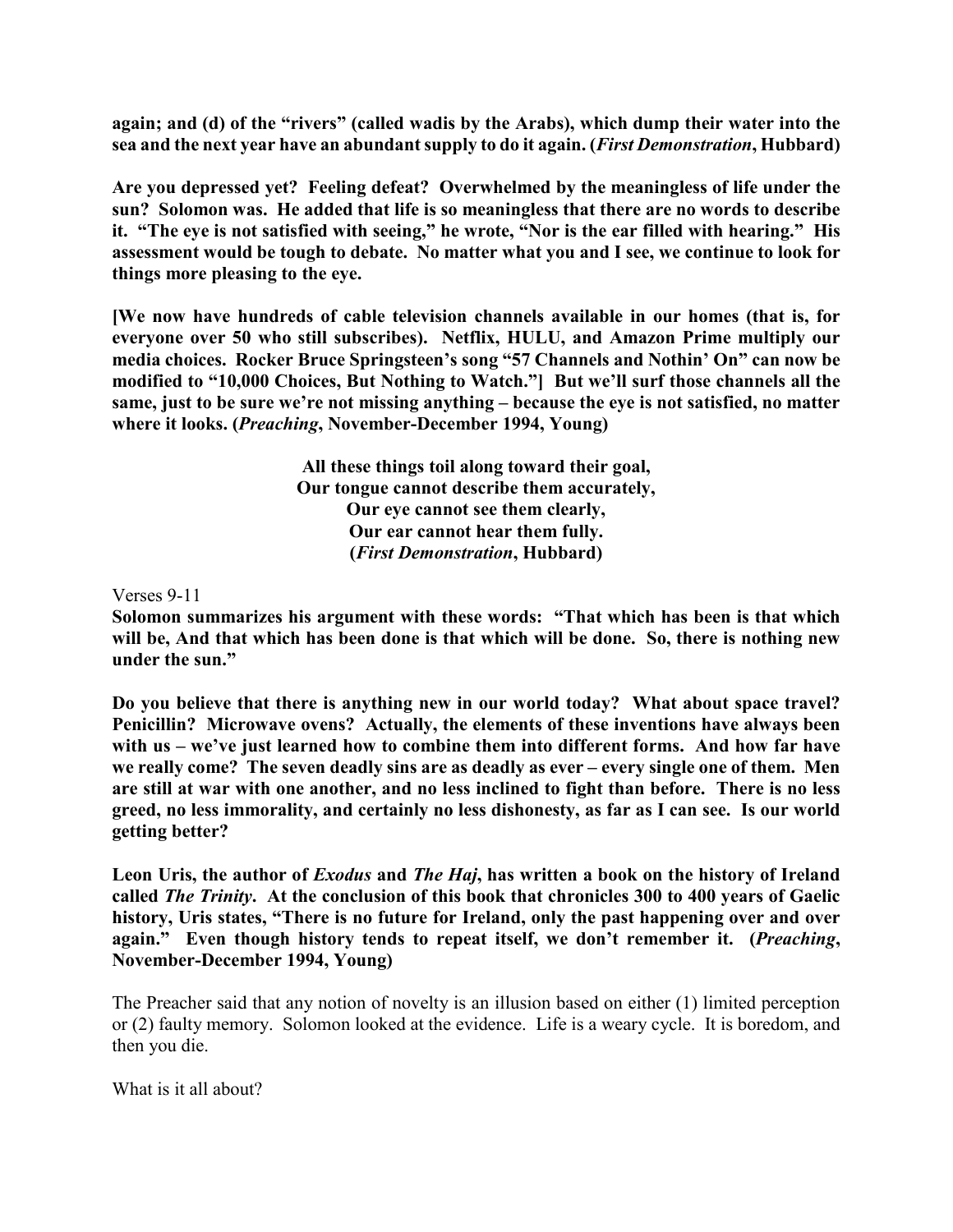Some say it's about relationships – relationships with family and friends. These people look to others around them to find meaning in life.

Some say it's about service – helping others.

Some say it's about obtaining -– getting material goods.

Some says it's all about work – like the gerbil, "just do something." Some of you find your meaning in work. You feel guilty on Saturdays because you're not at work. You take work home with you every evening. Ouch! Your life finds meaning in work. One of the first questions we ask each other as Americans is "What do you do?" "Where do you work?"

Some of you say it's about pleasure – the Freudian approach. The meaning of life for you is to be content, happy, authenticated.

But Solomon could find no real meaning under the sun. Vanity of vanities. Sunrise. Sunset. Around and around the gerbil goes.

**But is there a way off the treadmill? Can we step off the stairmaster? Is there an alternative? St. Augustine suggested there is when he said, "He who has God has everything. He who does not have God has nothing. He who has God and everything has no more than he who has God alone." You see, God never meant for man to have a circular existence. From his very beginning in Genesis, man was built for linear living. He was created to go somewhere – with purpose. Solomon said life is pointless. God says life is full of purpose. We were meant for linear living, but sin has forced us into a circular pattern. We are meant to live in relationship, but our sin has forced us into isolation. (***Preaching***, November-December 1994, Young)**

We who are heirs to the magnificent history of God's revelation and the redemption are not satisfied with Solomon's answers. He only looked under the sun. He only looked from life to death. His outlook locked us into the present only, and life with past or future is a bed too short to cover, too narrow to be comfortable in.

**In the deeds and words of a later, greater, wise man, we find our answers. Part of the Gospel's good news is that our work – even though routine and tedious – need not be futile. Jesus had, as part of His mission, the purpose of taking us beyond futility to profit in our work.**

**Perhaps that is why he came as a carpenter (Mark 6:3). Tools He knew how to handle. Orders from customers He had to fill. Wood and iron were the stuff He worked with. His knuckles felt nicks and His fingers held blisters. The Son of God entered our human labor crew. Shoulder to shoulder, He toiled with the rest of us. Doing God's will entailed doing menial work. He did it with diligence and delight.**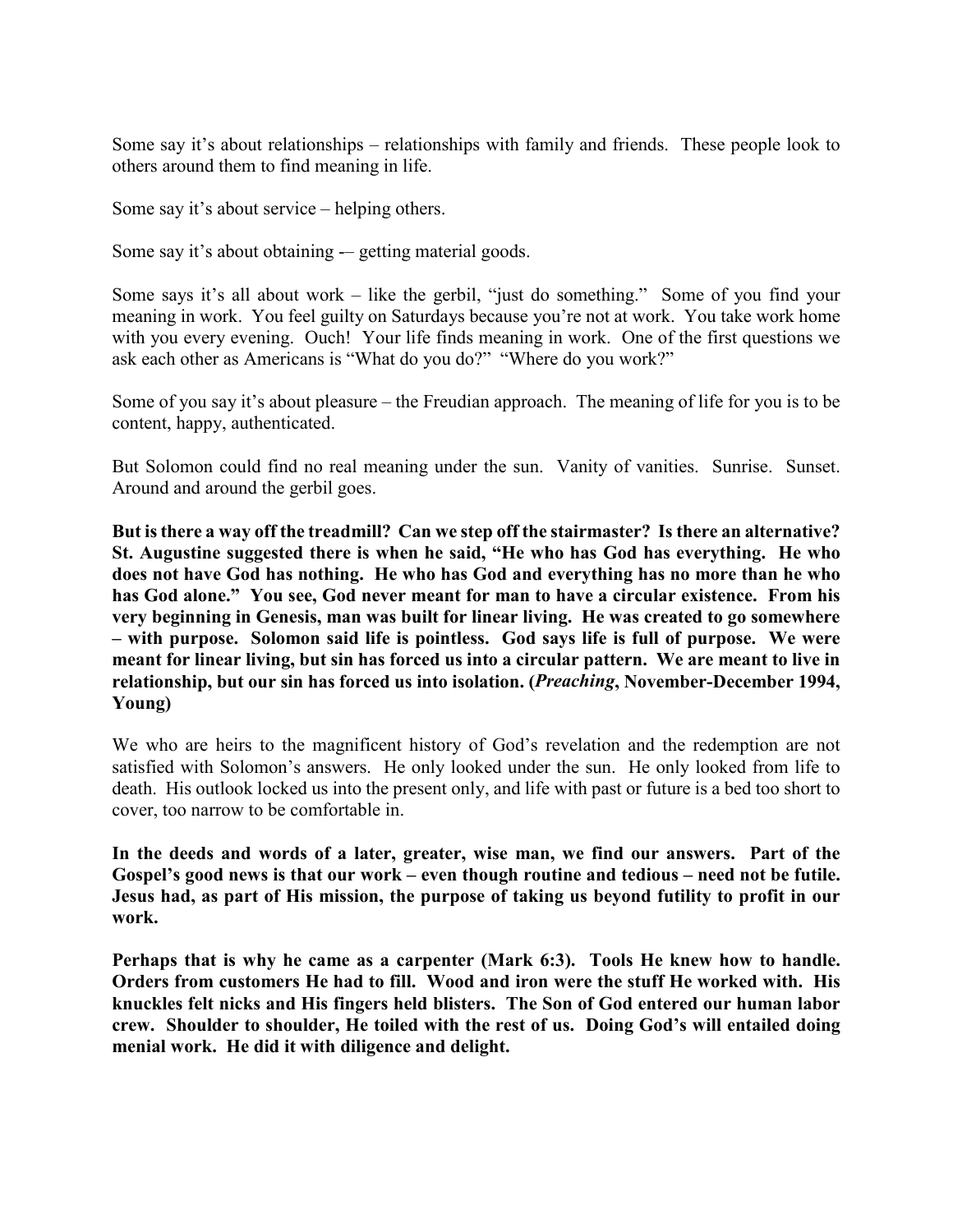As David Hubbard has said, **He linked his daily work to the work beyond work – the doing of the Father's will and the trusting of the Father's power. He urged His hearers to engage in this same spiritual work: "Do not labor for the food which perishes, but for the food which endures to everlasting life..." (John 6:27) And more positively, "This is the work of God, that you believe in Him whom He sent." (John 6:29)**

**To trust Jesus for rescue from our sins, to trust Jesus for guidance for our lives, to trust Jesus for power in our service – that is the work of God, the work beyond work, the true work in which all our work becomes profitable.**

**When it comes to creation, Jesus again had good news for us. His very birth in our kind of manger and our kind of flesh told us about creation – the place where God's love and care are at work. Not a frustration to our welfare but a means of our sustenance, not just evidence of life's constancy but witness to God's glory – that is creation as Jesus treated it. Spiritual stories from seed and soil (Mark 4:1-20), fatherly care of sparrows and lilies (Matthew 6:25- 34), kindly transformation of water to wine at a wedding (John 2:1-12) – Jesus, the Lord of creation, was at home in what He had made. And we can be too.**

**But his miracles sometimes took us to the creation beyond creation: the new creation, the wonder of the coming age. As Lord of the sea, He subdued creation's turbulence (Mark 4:35- 41). As Lord over disease, he healed creation's woundedness (Mark 5:21-43). As Lord of demons, he defeated creation's enemies (Mark 3:20-27). As Lord of death, He determined creation's outcome (John 11:1-44). And by His resurrection He has led His people into the realm of the new creation, where God's will is fully done and God's glory is clearly seen.**

**And what about history? Nothing new? Is history headed nowhere? Nothing worth remembering? Is history a stagnant heap of oblivion?**

**"No" is the answer which Jesus' good news shouts to these questions. History still has its surprises, and Jesus' appearance in human flesh was one of them. New covenants, new commandments, new persons, new heavens and a new earth are all yet to come. Jesus entered our history to teach us to remember and hope. He pointed to a past worth recalling in His death and resurrection; He depicted a future worth anticipating in His church and His return. (***First Demonstration***, David Hubbard)**

**In "The Myth of Sisyphus," the gods punish Sisyphus by making him roll a stone up a mountain. Just as he manages to reach the top, exhausted, the stone rolls back down the steep incline. This nightmare occurs again and again. Endless, futile, fruitless labor, it is. Cruel labor imposed by the gods.**

**Camus argued that life is like that. He said that we are all Sisyphus. We eat, we work, we sleep. Or more precisely, we arise, eat, work several hours, eat, work some more, go home, east sleep and start over again. Monday, Tuesday, Wednesday, Thursday, Friday (and sometimes Saturday and Sunday), we do this. We then have children, and they repeat the futile routine. Life has no meaning unless we make it have meaning, said Camus, or unless**